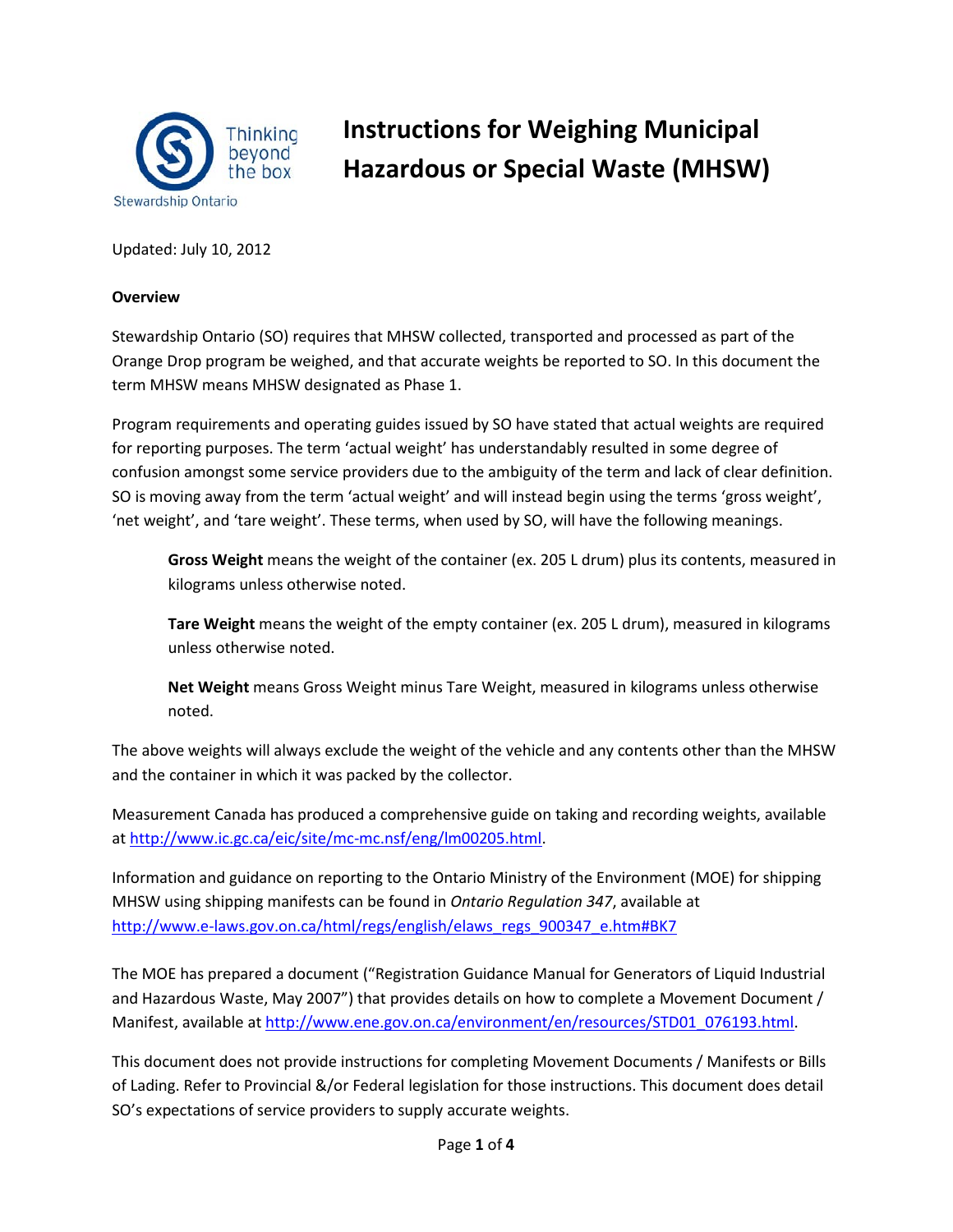## **Collector Responsibilities**

Operators of Municipal Depots and Municipal Events are to provide SO with the Net Weights of commingled MHSW<sup>[1](#page-1-0)</sup> transported from their collection sites by municipally contracted service providers. SO recognizes that there are operational challenges and impracticalities that prevent these collection points from obtaining accurate weights at the point of collection. Net Weights reported to SO should be those provided to the municipality by the transporter as recorded in Section C - Receiver / Consignee of the Movement Document / Manifest (Manifest) or in sections 48 or 49 of the Bill of Lading (BOL).

Municipalities report Net Weights recorded in Section C of the Manifest or on the BOL to SO using the Transportation Claim Submission or Event Claim Submission worksheets provided by SO. Transportation Claim Submissions should only be used to report Commingled MHSW. Non-Commingled MHSW should not be included in municipal Transportation Claim Submissions.

# Exceptions

Liquids, such as antifreeze and bulked flammables, may be measured and reported in litres if the volume can be accurately measured. Estimated volumes are not permitted. SO will convert litres to kilograms based on its conversion factors, which may be updated from time to time. All weight-based payments will be made using the kilograms calculated by SO using its conversion factors.

#### **Transporter Responsibilities**

Transporters of MHSW are to provide the Net Weights of MHSW transported to an approved processor or approved site for safe disposal (End Processor).

Net Weights are to be reported to SO via the WeRecycle portal with the exception of commingled MHSW collected by municipalities, in which case Net Weights are to be provided to the municipality that collected the MHSW, and that municipality will report them to SO.

SO recognizes that it is not always feasible or efficient for both the transporter and the End Processor to weigh MHSW. It is recommended, but not required, that weighing be conducted by the End Processor.

A transporter may deliver MHSW to a consolidation point prior to delivering it to an End Processor. In such cases the consolidation point becomes the Receiver / Consignee and Net Weights must be measured and recorded for reporting purposes.

Consolidators may repack MHSW prior to transporting it to an End Processor. If contamination is found and discarded during the repacking process then the consolidator should report the type of contamination and the disposal method to SO by filing a diversion report. The total Net Weight of MHSW transported to End Processors and recorded on diversion reports should match the total Net Weight of MHSW received. These totals will be reviewed by SO on a regular basis as part of its chain of custody audits.

<span id="page-1-0"></span> $1$  Commingled MHSW means materials that can be safely packed with other materials for transportation as per SO's packing standards.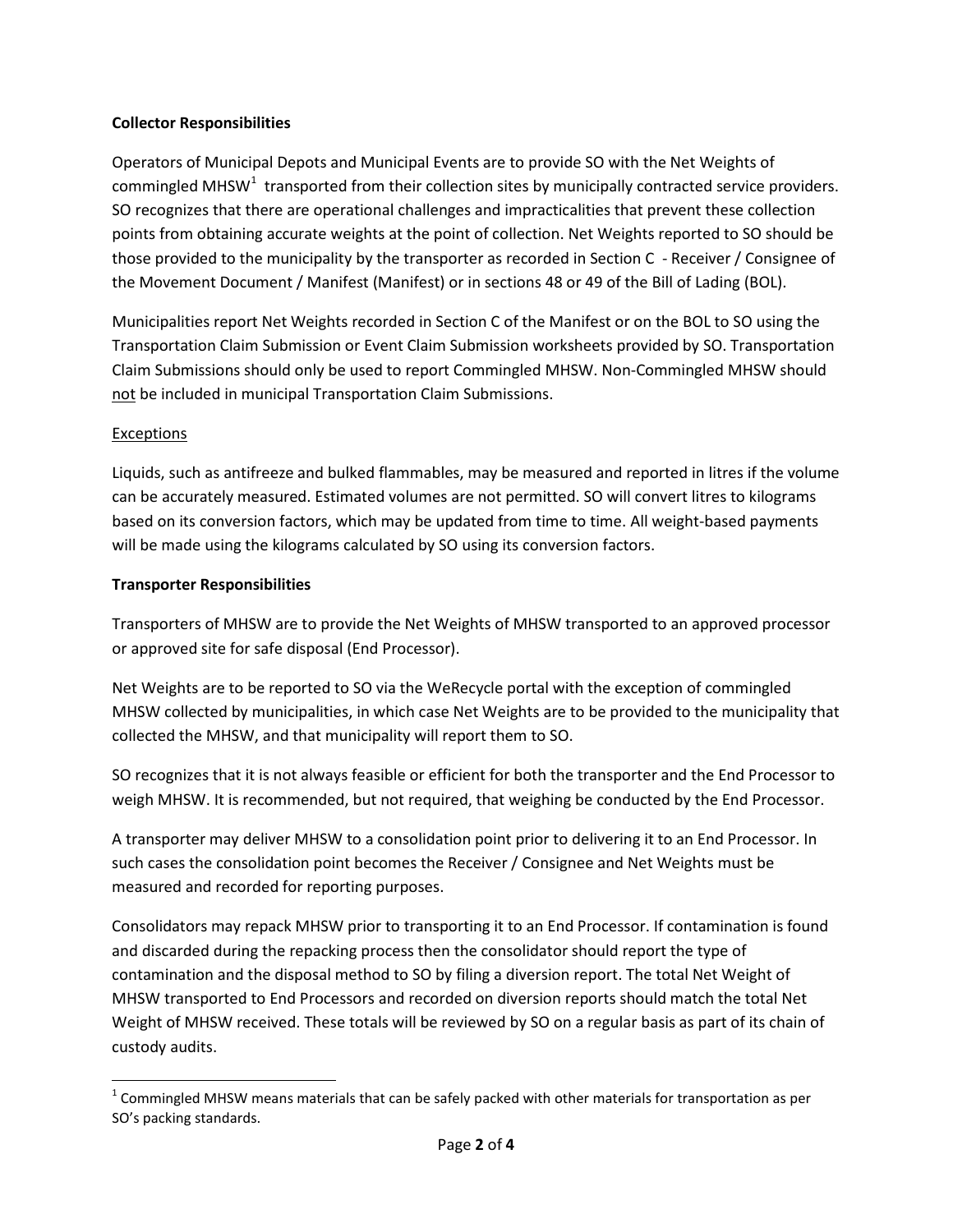# **Exceptions**

Liquids, such as antifreeze and bulked flammables, may be measured and reported in litres if the volume can be accurately measured. Estimated volumes are not permitted. SO will convert litres to kilograms based on its conversion factors, which may be updated from time to time. All weight-based payments will be made using the kilograms calculated by SO using its conversion factors.

The incentive rates for oil filters transported under the Automotive Incentive Program (AIP) were calculated using Gross Weight as the basis for payment. Therefore, the Gross Weight should be reported to SO for oil filters transported as part of the AIP.

# **End Processor Responsibilities**

End Processors of MHSW are the Receivers / Consignees and are responsible for completing Section C of the Manifests or section 47 and 48 or 49 of the BOL with Net Weights. End Processors must have the necessary equipment to accurately weigh all MHSW received regardless of material category and container type, including the ability to subtract the Tare Weight from the Gross Weight.

Net Weights are to be reported to SO via the WeRecycle portal with the exception of Commingled MHSW collected by municipalities, in which case Net Weights are to be provided to the municipality that collected the MHSW, and that municipality will report them to SO.

End Processors must provide diversion reports to SO 30 days after the end of each quarter. All recycling and disposal activities must be detailed on the diversion reports, and net weights of material directed to each activity must be provided. The total Net Weight of MHSW recorded on diversion reports should match the total Net Weight of MHSW received. These totals will be reviewed by SO on a regular basis as part of its chain of custody audits.

# **Exceptions**

Liquids, such as antifreeze and bulked flammables, may be measured and reported in litres if the volume can be accurately measured. Estimated volumes are not permitted. SO will convert litres to kilograms based on its conversion factors, which may be updated from time to time. All weight-based payments will be made using the kilograms calculated by SO using its conversion factors.

The incentive rates for oil filters transported under the Automotive Incentive Program (AIP) were calculated using Gross Weight as the basis for payment. Therefore, the Gross Weight should be reported to SO for oil filters transported as part of the AIP.